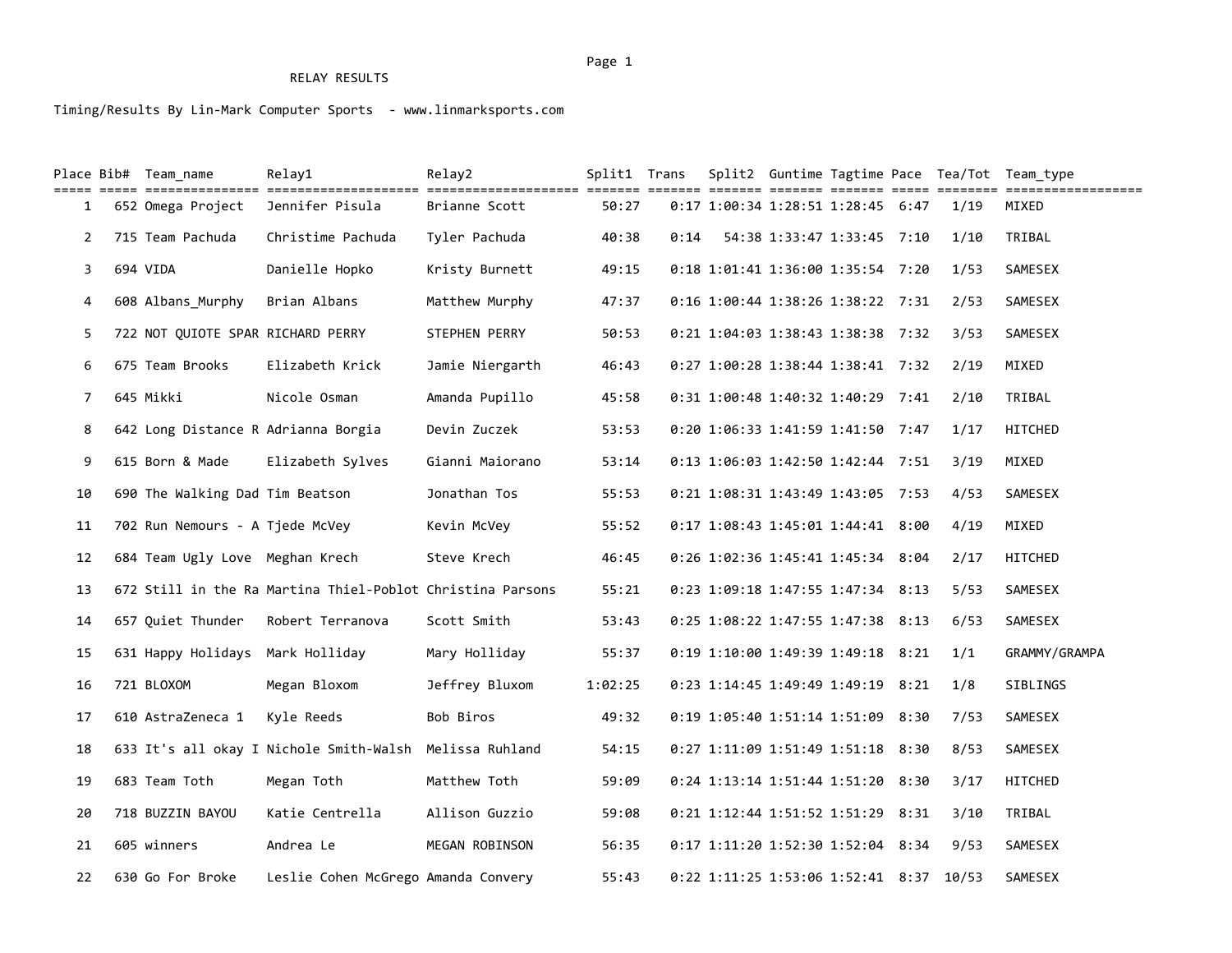| 23  | 716 JSHAWN                           | Jackie Johnson | Shawna Thornton  | 59:27 | 0:41 1:14:36 1:54:28 1:54:11 8:43 11/53 |  | SAMESEX |
|-----|--------------------------------------|----------------|------------------|-------|-----------------------------------------|--|---------|
|     | 611 AZ Dynamic Duo  David Trapani    |                | Brian Dell       | 58:04 | 0:26 1:13:41 1:54:51 1:54:20 8:44 12/53 |  | SAMESEX |
| 25. | 713 Team McCorkle   Kristin McCorkle |                | Michael McCorkle | 58:07 | 0:19 1:13:33 1:55:02 1:54:33 8:45 4/17  |  | HITCHED |

### Page 2 and 2 and 2 and 2 and 2 and 2 and 2 and 2 and 2 and 2 and 2 and 2 and 2 and 2 and 2 and 2 and 2 and 2

## RELAY RESULTS

Timing/Results By Lin-Mark Computer Sports - www.linmarksports.com

|    | Place Bib# Team name<br>=================== | Relay1                                  | Relay2            | Split1 Trans |  |                                           |      | Split2 Guntime Tagtime Pace Tea/Tot Team type |
|----|---------------------------------------------|-----------------------------------------|-------------------|--------------|--|-------------------------------------------|------|-----------------------------------------------|
| 26 | 656 Ouale                                   | =============<br>Ryan Ouinn             | Jacob Hale        | 1:02:17      |  | $0:27$ 1:16:33 1:55:09 1:54:35 8:45 13/53 |      | SAMESEX                                       |
| 27 | 632 Here for the Be Kyle Rinda              |                                         | Alizabeth Rinda   | 58:18        |  | 0:27 1:13:35 1:55:23 1:54:48 8:46         | 5/17 | <b>HITCHED</b>                                |
| 28 | 651 Olson's                                 | Noah Olson                              | Megan Olson       | 49:52        |  | $0:28$ 1:06:41 1:55:22 1:55:15 8:48       | 6/17 | HITCHED                                       |
| 29 | 686 The Cheaters                            | Robert O'Reilly                         | Christy Hiergeist | 1:00:43      |  | 0:23 1:15:02 1:56:01 1:55:20 8:49         | 5/19 | MIXED                                         |
| 30 | 678 Team Everett                            | Bradley Everett                         | Stephanie Everett | 1:00:44      |  | 0:23 1:15:04 1:56:01 1:55:20 8:49         | 7/17 | <b>HITCHED</b>                                |
| 31 | 704 Run HAC - A                             | Becca Miller                            | Gary Miller       | 57:43        |  | 0:30 1:13:19 1:56:19 1:55:42 8:50         | 6/19 | MIXED                                         |
| 32 | 602 Train Rx                                | William Henry                           | Julie Durham      | 58:40        |  | 0:32 1:13:59 1:56:25 1:55:49 8:51         | 8/17 | <b>HITCHED</b>                                |
| 33 |                                             | 606 Run, Beer, Repe Frank Schoeffler    | ERIC LORBER       | 1:00:11      |  | 0:18 1:15:24 1:57:01 1:56:14 8:53 14/53   |      | SAMESEX                                       |
| 34 | 665 Sisters before MELANIE ZEISET           |                                         | Monica Jermacans  | 1:01:24      |  | $0:36$ 1:15:44 1:57:10 1:56:25 8:54       | 2/8  | SIBLINGS                                      |
| 35 | 655 pro(drinker)-am Rebecca Rowe            |                                         | Brad Rowe         | 51:28        |  | $0:37$ 1:08:05 1:57:17 1:56:49 8:56       | 9/17 | HITCHED                                       |
| 36 | 613 Blooming Shroom Katie Bloom             |                                         | Andy Bloom        | 57:19        |  | 0:19 1:13:02 1:58:01 1:57:39 8:59 10/17   |      | HITCHED                                       |
| 37 | 629 Gazelles                                | Lori Argiroudis                         | Erin Brady        | 58:28        |  | 0:22 1:14:29 1:58:43 1:58:07 9:01 15/53   |      | SAMESEX                                       |
| 38 |                                             | 622 Does Running ou Shannon Ward-lengel | Marie Custodero   | 1:01:04      |  | 0:43 1:16:47 1:58:49 1:58:24 9:03 16/53   |      | SAMESEX                                       |
| 39 | 619 Come Back Kids Mia Clark                |                                         | Bill Clark        | 54:48        |  | 0:14 1:12:00 2:00:15 1:59:49 9:09 11/17   |      | HITCHED                                       |
| 40 | 705 Run HAC - B                             | Megan Beatson                           | Heather Hornyak   | 1:03:06      |  | 0:37 1:18:39 2:00:45 2:00:17 9:11         | 4/10 | TRIBAL                                        |
| 41 | 644 Merry Mushrooms Meredith Beck           |                                         | Meredith Karow    | 1:01:38      |  | 0:22 1:17:05 2:00:50 2:00:31 9:12 17/53   |      | SAMESEX                                       |
| 42 | 699 WILLOW SPRING W Eric Smith              |                                         | Gregory Baran     | 1:05:08      |  | 0:39 1:20:32 2:01:39 2:00:53 9:14 18/53   |      | SAMESEX                                       |
| 43 | 708 JanssenAnimas                           | Rasheid Garrison                        | Michael Warner    | 1:03:18      |  | 0:29 1:19:38 2:02:44 2:02:12 9:20 19/53   |      | SAMESEX                                       |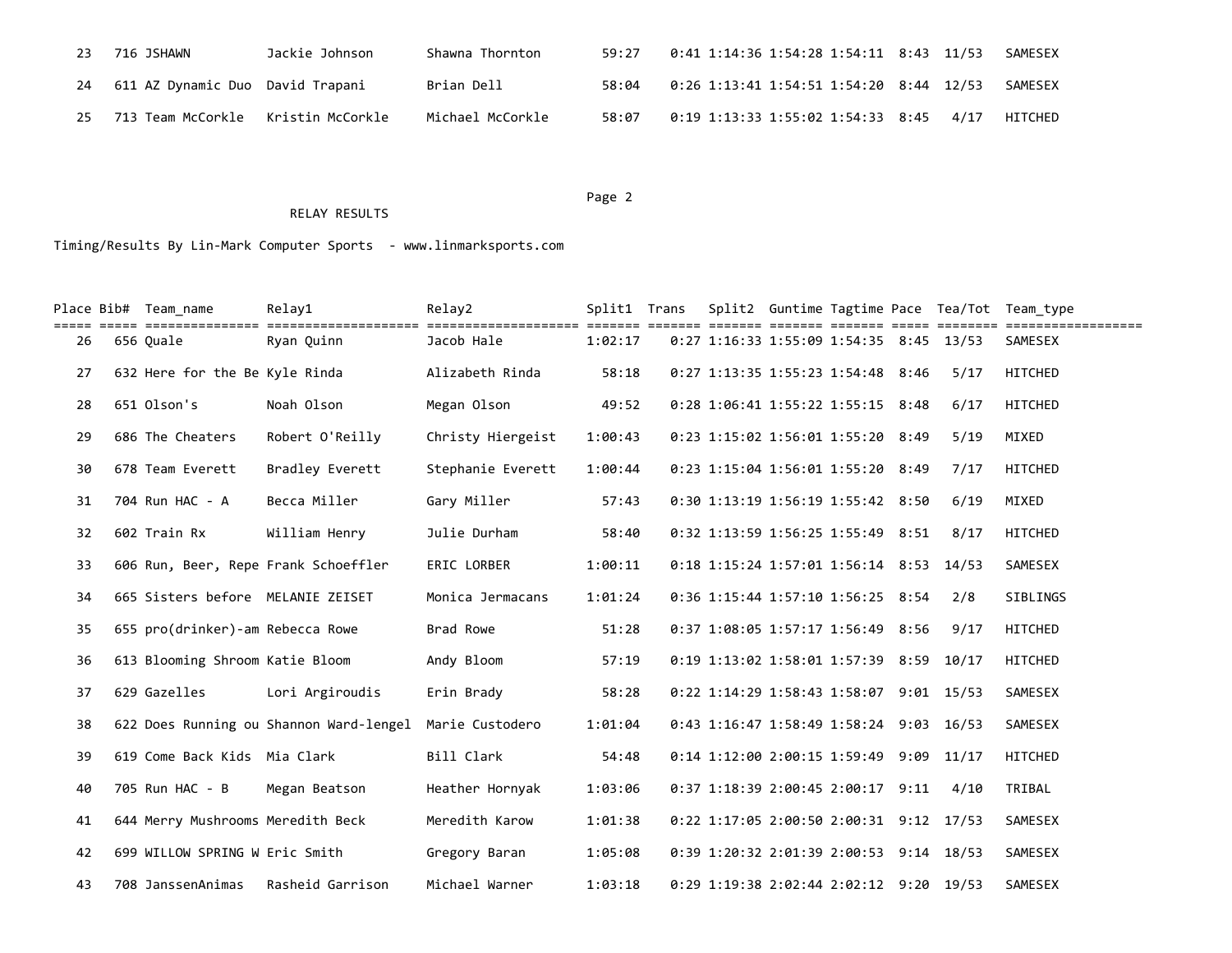| 44 | 607 A Squared                    | Allison Goeckerman                     | Andrew Baraniak  | 1:01:36 | 0:17 1:18:12 2:04:07 2:03:31 9:26   | 7/19          | MIXED           |
|----|----------------------------------|----------------------------------------|------------------|---------|-------------------------------------|---------------|-----------------|
| 45 | 669 Sogooditertz                 | Jacob Nowak                            | Kathleen O'keefe | 1:03:38 | $0:18$ 1:18:35 2:04:21 2:03:32 9:26 | 8/19          | MIXED           |
| 46 | 720 SONS OF LIBERTY Mike Walther |                                        | Charles Kopf     | 58:27   | 0:45 1:16:05 2:04:15 2:03:43        | 20/53<br>9:27 | SAMESEX         |
| 47 |                                  | 674 Take no shiitak Mary Beth Forehand | Meg Mchugh       | 1:03:27 | 0:29 1:19:43 2:04:24 2:04:05        | 3/8<br>9:29   | SIBLINGS        |
| 48 | 679 Team Hupp                    | Lauren Monaco                          | John Hupp        | 58:17   | 0:22 1:15:04 2:04:49 2:04:21        | 9:30<br>12/17 | HITCHED         |
| 49 | $710$ Team $A/B$                 | Brandone Lovio                         | Amy Graybill     | 59:09   | $0:21$ 1:16:18 2:05:25 2:04:34 9:31 | 4/8           | <b>SIBLINGS</b> |
| 50 | 719 Jomommas                     | Kathy Kreusch Cobb                     | lindsay Duphily  | 1:01:45 | 0:27 1:18:24 2:05:17 2:04:49        | $9:32$ 21/53  | SAMESEX         |

Page 3 and the state of the state of the state of the state of the state of the state of the state of the state of the state of the state of the state of the state of the state of the state of the state of the state of the

Timing/Results By Lin-Mark Computer Sports - www.linmarksports.com

RELAY RESULTS

|    | Place Bib# Team name             | Relay1                               | Relay2            | Split1  | Trans |                                           |  |      | Split2 Guntime Tagtime Pace Tea/Tot Team type |
|----|----------------------------------|--------------------------------------|-------------------|---------|-------|-------------------------------------------|--|------|-----------------------------------------------|
| 51 | 677 TEAM CARDILE                 | Gabby Cardile                        | David Cardile     | 54:24   |       | $0:27$ 1:11:47 2:05:18 2:04:56 9:33       |  | 9/19 | MIXED                                         |
| 52 | 689 The Running Dea Joe Farace   |                                      | Matt Radico       | 1:06:06 |       | 0:28 1:21:48 2:06:00 2:05:09 9:34 22/53   |  |      | SAMESEX                                       |
| 53 | 706 BeagleBro and A Kevin Reigel |                                      | Jazmine Reigel    | 1:08:08 |       | 0:22 1:23:33 2:06:45 2:06:01 9:38         |  | 5/10 | TRIBAL                                        |
| 54 |                                  | 667 SISTERS WITH BL Tara McCallister | Amy Broadhurst    | 1:01:44 |       | $0:28$ 1:19:18 2:06:46 2:06:23 9:39 23/53 |  |      | SAMESEX                                       |
| 55 | 698 Team Tito                    | Kevin Donohue                        | Lindsay Kaucheick | 1:02:45 |       | 0:44 1:20:40 2:06:51 2:06:23 9:39 10/19   |  |      | MIXED                                         |
| 56 | 614 Bonda                        | Emmett Hughes                        | Millicent Hughes  | 1:08:33 |       | $0:26$ 1:24:03 2:07:52 2:07:01 9:42       |  | 5/8  | SIBLINGS                                      |
| 57 | 646 miller lite                  | rita matulka                         | nicole banar      | 59:24   |       | $0:25$ 1:16:51 2:07:54 2:07:14 9:43       |  | 6/8  | SIBLINGS                                      |
| 58 | 663 Shop Local                   | Lauren Bohnert                       | Alicia McGarvey   | 1:06:37 |       | 0:24 1:23:12 2:08:02 2:07:27 9:44         |  | 7/8  | SIBLINGS                                      |
| 59 | 714 Spring Chickens Doug Reigel  |                                      | Sean Reigel       | 1:07:41 |       | $0:41$ 1:23:44 2:08:30 2:07:45 9:46       |  | 6/10 | TRIBAL                                        |
| 60 | 659 Rocket Moms                  | Jenny Dexter                         | Stacy Hess        | 1:07:10 |       | 0:52 1:24:15 2:08:21 2:07:48 9:46 24/53   |  |      | SAMESEX                                       |
| 61 | 638 KENNETT SQUARES Cindy Brown  |                                      | Cheryl Williams   | 1:04:06 |       | 0:25 1:20:16 2:08:21 2:07:59 9:47 25/53   |  |      | SAMESEX                                       |
| 62 | 676 Team Broter                  | Jacob Goudy                          | Lilly Clark       | 1:10:37 |       | 0:27 1:26:03 2:09:06 2:08:18 9:48 11/19   |  |      | MIXED                                         |
| 63 | 653 Pegs and Legs                | Meg Shurak                           | Nicole Seeker     | 1:04:36 |       | 1:17 1:22:44 2:10:07 2:09:02 9:51 26/53   |  |      | SAMESEX                                       |
| 64 |                                  | 637 Kennett Kickers B. Randall Brenn | Will Majarian     | 1:05:07 |       | $0:43$ 1:22:35 2:09:47 2:09:08 9:52 27/53 |  |      | SAMESEX                                       |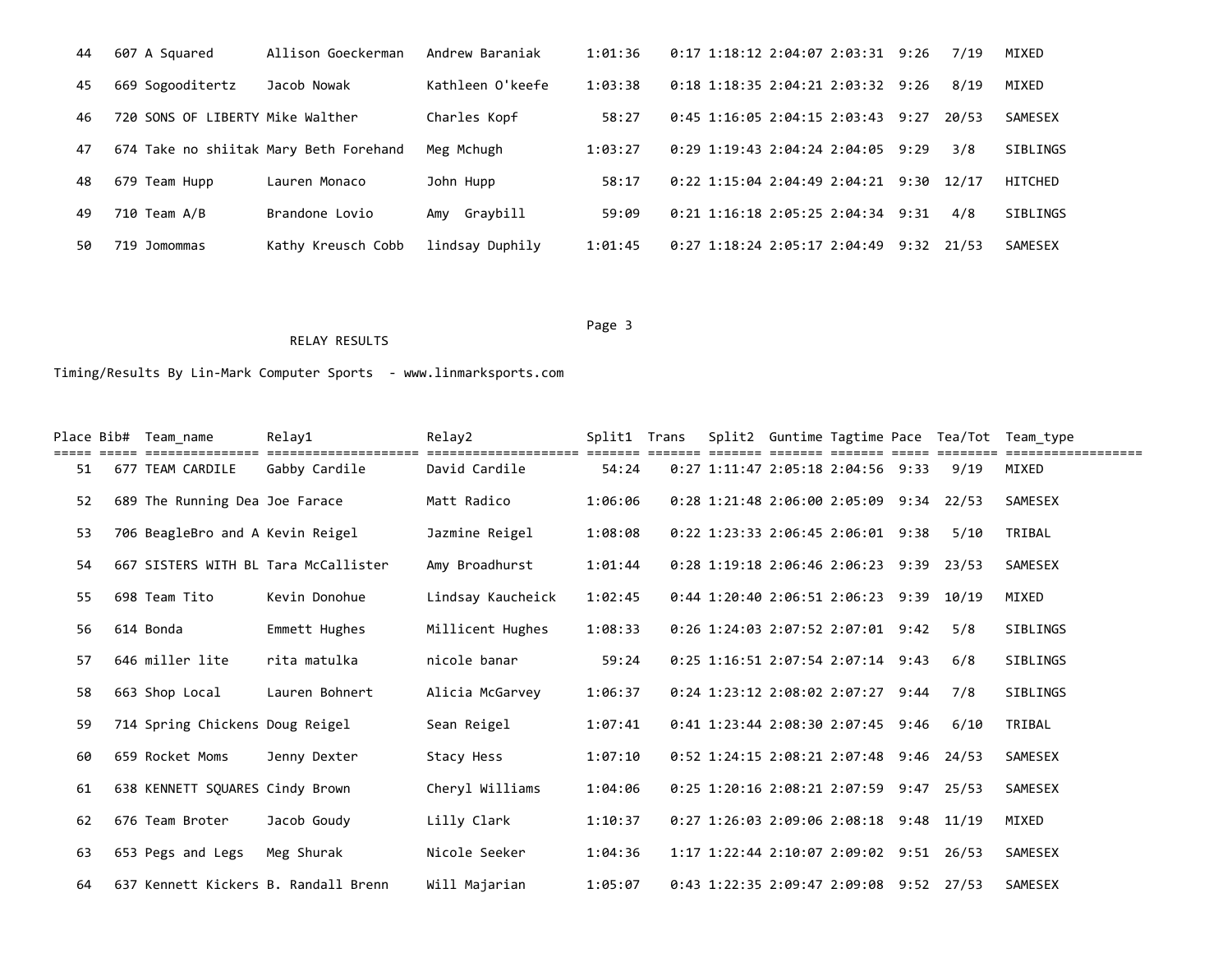| 65 | 617 Chafing the Dre Jean Haines     |                  | Brady Lasher     | 1:06:35       |  | $0:55$ 1:24:36 2:09:39 2:09:21 9:53  | 12/19 | MIXED          |
|----|-------------------------------------|------------------|------------------|---------------|--|--------------------------------------|-------|----------------|
| 66 | 712 Stephanie Daney Stephanie Daney |                  | B Christopher    | Daney 1:06:46 |  | $0:25$ 1:23:59 2:10:33 2:09:46 9:55  | 13/17 | HITCHED        |
| 67 | 701 Julianne/Elissa Elissa Tuerk    |                  | Julianne Barclay | 1:00:12       |  | $0:59$ 1:19:09 2:10:43 2:10:14 9:57  | 13/19 | MIXED          |
| 68 | 662 Saranac Girls                   | Martine Ouinn    | Kristen Hale     | 1:07:23       |  | 0:29 1:24:15 2:11:05 2:10:31 9:58    | 28/53 | <b>SAMESEX</b> |
| 69 | 664 Shorties                        | Sepideh Naderi   | Joseph Boland    | 1:02:53       |  | 2:08 1:22:54 2:11:34 2:10:50 10:00   | 14/19 | MIXED          |
| 70 | 692 Windows 2000                    | Michael Joyce    | Andrew Barnard   | 1:04:38       |  | $0:24$ 1:22:55 2:11:34 2:10:51 10:00 | 29/53 | <b>SAMESEX</b> |
| 71 | 726 We Mom Hard                     | Rebecca Hampson  | Jennifer Barr    | 1:07:11       |  | 0:42 1:24:17 2:11:28 2:10:56 10:00   | 7/10  | TRIBAL         |
| 72 | 703 Run Nemours - B Elizabeth Wood  |                  | John Wood        | 1:12:19       |  | $0:34$ 1:28:18 2:12:17 2:11:37 10:03 | 15/19 | MIXED          |
| 73 | 621 Die Lard                        | Heather Walters  | Dina Jones       | 1:03:15       |  | 0:32 1:21:00 2:12:25 2:11:53 10:04   | 30/53 | <b>SAMESEX</b> |
| 74 | 616 BudiShakers                     | Cory Budischak   | Anne Budischak   | 1:02:00       |  | 0:26 1:19:26 2:13:09 2:12:21 10:07   | 14/17 | HITCHED        |
| 75 | 688 The Rheanimals                  | Shannon O'Malley | Jennifer String  | 59:39         |  | 0:18 1:18:23 2:12:41 2:12:26 10:07   | 31/53 | <b>SAMESEX</b> |

#### Page 4 and the state of the state of the state of the state of the state of the state of the state of the state of the state of the state of the state of the state of the state of the state of the state of the state of the

Timing/Results By Lin-Mark Computer Sports - www.linmarksports.com

RELAY RESULTS

|    | Place Bib# Team name               | Relay1                              | Relay2           | Split1 Trans |  |                                            |  |       | Split2 Guntime Tagtime Pace Tea/Tot Team type |
|----|------------------------------------|-------------------------------------|------------------|--------------|--|--------------------------------------------|--|-------|-----------------------------------------------|
| 76 | 648 Neeson Girls                   | Heather Nicholas                    | Melissa Pertschi | 1:05:17      |  | 1:19 1:23:02 2:13:30 2:12:44 10:08         |  | 8/8   | SIBLINGS                                      |
| 77 | 639 Lauren/Laura                   | Lauren Lasher                       | Laura Derrico    | 1:06:35      |  | 0:56 1:24:36 2:13:15 2:12:57 10:09         |  | 32/53 | SAMESEX                                       |
| 78 | 641 Let's Get Some                 | Melissa Keer                        | Amy Wolstenholme | 1:03:43      |  | 0:23 1:21:46 2:14:19 2:13:56 10:14         |  | 33/53 | SAMESEX                                       |
| 79 | 609 Angela/Marianne Marianne Henry |                                     | Angela Puleo     | 1:12:43      |  | $0:55$ 1:29:53 2:15:27 2:14:45 10:18       |  | 34/53 | SAMESEX                                       |
| 80 | 725 C.A.P. RUN                     | Stella Barry                        | Ellen Laurelli   | 1:12:50      |  | $0:49$ 1:29:53 2:15:27 2:14:45 10:18       |  | 35/53 | SAMESEX                                       |
| 81 |                                    | 700 Chicken Parm yo Claire Gramlich | Chris Gramlich   | 59:17        |  | 0:24 1:18:29 2:15:33 2:14:55 10:18 16/19   |  |       | MIXED                                         |
| 82 | 618 Chris and Devon Devon Patton   |                                     | Chris Curry      | 1:17:53      |  | $0:42$ 1:33:44 2:16:22 2:15:28 10:21 17/19 |  |       | MIXED                                         |
| 83 | 626 Freedman/Veenem Brian Freedman |                                     | Jeremy Veenema   | 1:10:08      |  | 0:40 1:28:11 2:16:51 2:16:21 10:25         |  | 36/53 | SAMESEX                                       |
| 84 | 687 The G.O.A.T.s                  | Abigail Rosenberg                   | Ella Freedman    | 1:10:40      |  | 0:37 1:28:41 2:16:51 2:16:51 10:27         |  | 1/1   | <b>HALF</b>                                   |
| 85 | 673 Strang-Chizar                  | Tom Strang                          | Zach Chizar      | 1:13:09      |  | $0:46$ 1:30:19 2:17:44 2:17:17 10:29       |  | 37/53 | SAMESEX                                       |